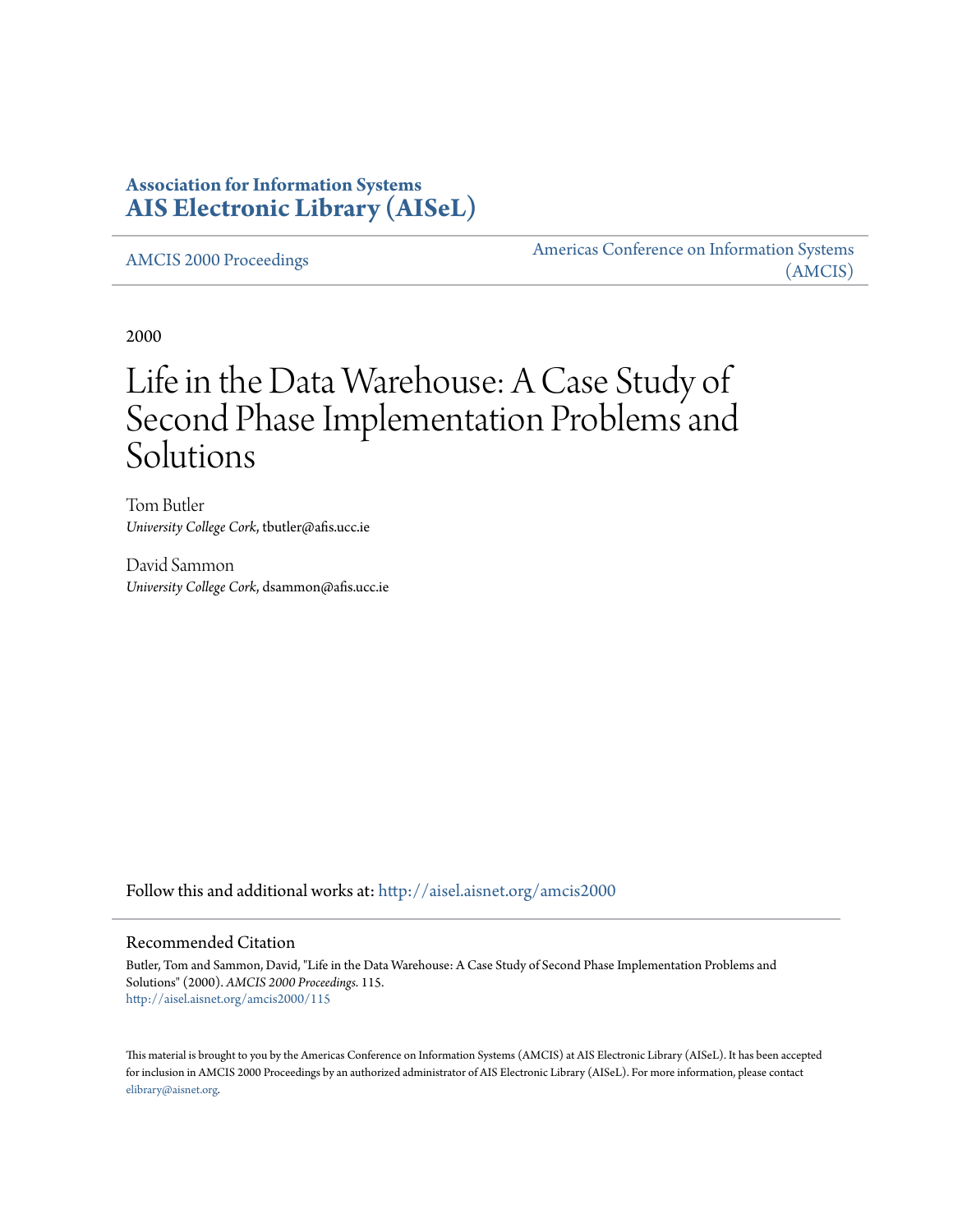# **Life in the Data Warehouse: A Case Study of Second Phase Implementation Problems and Solutions**

Tom Butler and David Sammon, Department of Accounting, Finance and Information Systems, University College Cork, Ireland, tbutler@afis.ucc.ie, dsammon@afis.ucc.ie

#### **Abstract**

 It is clear from the literature that the process of implementing applications around data warehouses is not well understood. One reason for this may be that practitioner and research emphasis has tended to focus on technical issues rather than on identifying the social web of factors that influence the successful implementation of data warehousing applications in organizations. This case study of a data warehouse project that drifted perilously close to failure illustrates the importance of organizational and social factors, such as the existence of end-user computer skills to leverage the data made available to the business users, coupled with a deficiency in end-user experiential knowledge and understanding of businessrelated data.

**Keywords:** Case study, IS, user participation, user training.

#### **Introduction**

 With the proliferation of *ecommerce*, and vast quantities of business-related data currently being captured by organisations, it is certain that data warehousing systems will play a vital role in the success of commercial enterprises in the  $21<sup>st</sup>$  Century. Data warehousing projects involve significant investments for business enterprises. However, implementing a data warehouse solution is a risky undertaking as failure rates of over 50% are reported (Demarest, 1997). The high number of data warehousing project failures has been attributed to a range of technical, organisational, cultural, non-technical, economic, political, and socio-technical factors (Wells and Thomann, 1995; Kelly, 1997). The dominant focus has, largely, been on technical issues at the expense of social contexts, and has centered on the construction of technical platforms to store data from diverse sources within the organisation (see McFadden and Watson, 1996; Taha *et al.*, 1997). One reason offered for this situation is that data warehousing projects are actually two separate development undertakings. The first is an infrastructure project; while the second concerns the development and implementation of applications to exploit the business value of data stored in the warehouse (Kelly, 1997). Significantly, Devlin (1997) argues that *"more data warehouses fail through a badly planned implementation approach than for architectural reasons."* This point illustrates that social and institutional factors

predominate in dictating the trajectory of corporate data warehousing system development and implementation.

This paper presents the findings of an interpretive case study of a data warehouse implementation in Ireland's largest telecommunications operator, *eircom.* The choice of case was purposeful in that while the data warehousing solution implemented by the organisation was an initial success, many of the subsequent applications developed around the warehouse platform were never used to their full extent. As such, they would be considered system failures (Lyytinen and Hirschheim, 1987). While not an interpretive research vehicle, the much-respected Ives, Hamilton and Davis (1980) research framework was employed to inform and provide an analytic structure to the case findings, where appropriate. The framework has been extensively used by IS researchers (Teng and Galetta, 1991) and Visala (1991; pp. 348) argues that "*it is perhaps the most promising and most widely accepted."* In the context of the present study, the framework was useful in highlighting the environments and processes surrounding the development, implementation, operation and use of *eircom***'s** data warehousing solutions. The Ives *et al.* (1980) framework posits two general environments, three IS environments, and three IS processes, as being of relevance to information systems. According to Ives *et al.,* environmental characteristics define the resources and constraints that dictate the scope and form of information systems: the five environments suggested are the *External Environment, Organisational Environment*, and the *User Environment, IS Development Environment* and the *IS Operation Environment*. Three processes characterize the interactions between information systems and the environments mentioned: these are the *Development Process*, the *Operation Process* and the *Use Process*. In essence, elements of the framework provided a lens with which to view, analyze, and report on the phenomenon of data warehousing in the case. Accordingly, the development and implementation of *eircom***'s** data warehouse is conceptualized as being influenced by events in the aforementioned environments. Thus, a complex web of socially constructed conditions and factors are posited to shape the features of the development product and the attitudes of associated endusers (see Kling and Scacchi, 1982; Butler *et al*., 1999).

The salient finding offered by the present study is that *eircom* did not begin to fully leverage the business potential of its data warehouse or obtain a return on its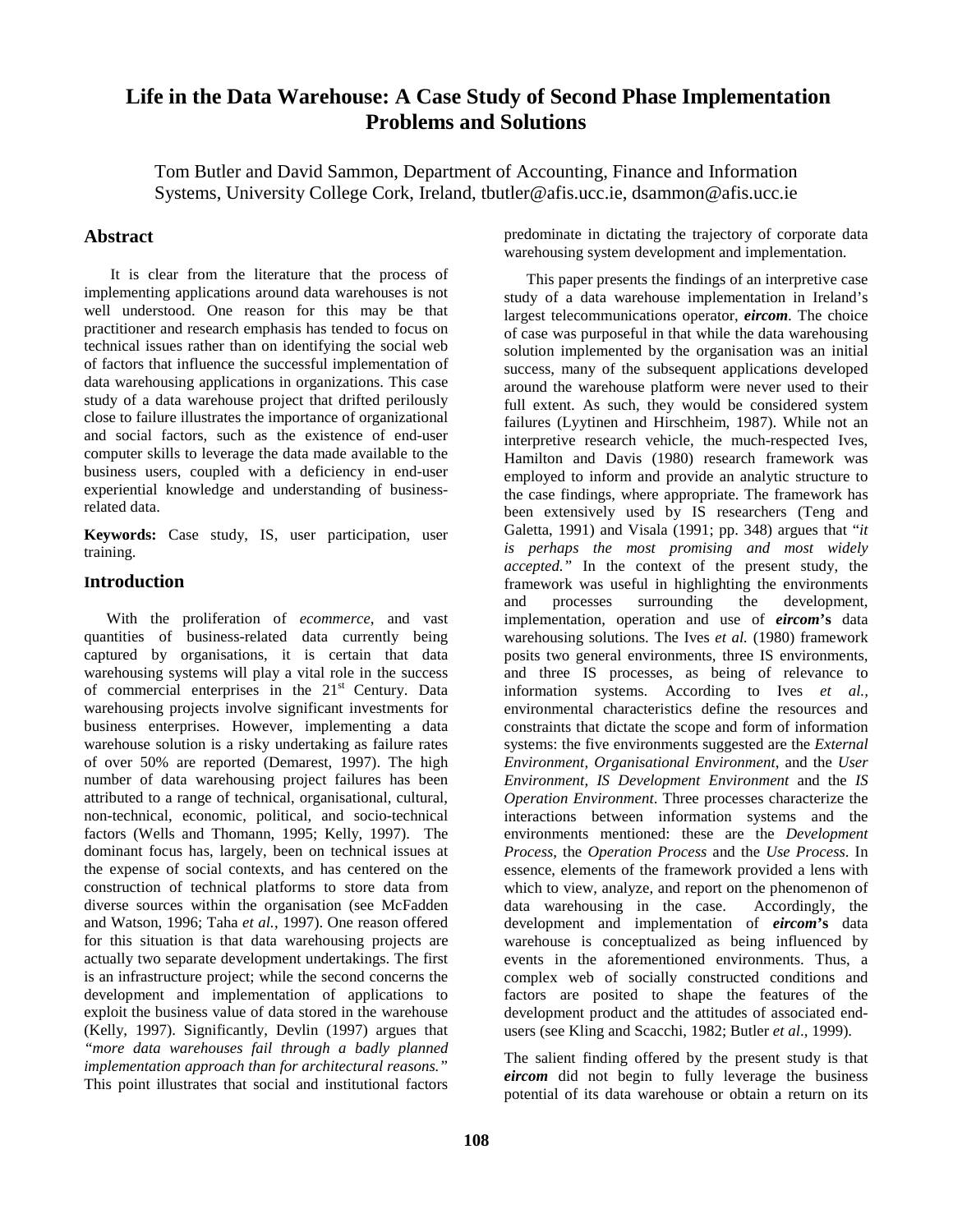investment until the issue of end-user computer literacy and related political factors in the systems use environment and process were resolved. In order understand fully the complex issues involved, a detailed explication of the case analysis is now undertaken.

#### **The Case: Corporate Data Warehousing in** *eircom*

The organisation chosen for study is *eircom***,** the Republic of Ireland's largest, telecommunications company (telco). Formally state-owned and trading under the name of Telecom Éireann, it is now a publicly quoted company with three minority shareholders; Telia—a Swedish telco—and KPN—a Dutch telco; and *eircom's* employee labour unions. *Eircom's* Corporate Data Warehouse (CDW) has played a central role in informing management decision-making throughout the late 1990s and has contributed to *eircom's* dominant competitive position in the Irish market. It is significant that the present IT Director played a key role in the introduction of the company's CDW while acting as a senior marketing executive. Despite the initial success of the CDW in justifying its business value, it is only of late that *eircom* has begun to receive a full return on its investment. The following sections outline the reasons for this.

## *Influences from the External and Organizational Environments*

*Eircom's* Corporate Data Warehouse grew out of a business need to have accurate, timely end-user access to specific information for decision support. According to the warehouse's user project manager,*"...under the existing information systems arrangements, defining report requirements and waiting for the existing systems to deliver the information meant that the information was generally out of date by the time it arrived on your desk; such was the delay from the time we asked for it, to the time it was delivered."* Hence, the genesis of the CDW project stemmed from the realization that *eircom***'s**  management information needs were not being supported. In 1991, a strategic planning report drawn up by an independent consulting agency, the INDEX Group, confirmed the requirement for an information '*superstructure'* or *'gateway'* to be established between the organisation's transaction processing system and organisational DSS. A high-level management decision resulted in the investigation of an IT solution to this problem. Business and IT managers concluded that the establishment of a CDW could be one such solution. Subsequent contact with a number of prospective vendors introduced the business and IT communities to the concept and potential of a corporate data warehouse.

The initial obstacle was cost: for example, in the year of its introduction, the CDW consumed 1/3 of the total IT budget in the organization. Another important factor was the absence of a well-defined business need and

associated benefits to support the business case for such a system. It was also recognized that obstacles of a 'political nature' would have been a considerable impediment to the trajectory of the project without the existence of the project champion. Thus, according to the user project manager "*...the most important thing was project sponsorship on the project, if it was left to us middle managers it would not have succeeded in getting approval."* Any opposition within the organisation was also mitigated as *"political positioning did not impede the projects progress due, chiefly, to the sponsor's role"*: it was also stated that *"while the IT department contributed the necessary technical resources to do the technical research work...[the project] was too big and too expensive to run with for IT without the commitment of a senior end-user."* In addition, some business managers were of the opinion that the system not technologically viable, while senior IT managers held that *"...putting so much power into the hands of the end-users, as opposed to the traditional approach to systems development"* would alter power relationships with respect to the provision of corporate IS. Nevertheless, as the user project manager pointed out, the initial project team had to illustrate, using examples of the type of application that the CDW could enable, the utility and potential of the system in terms of *"the pay-back we [in eircom] could expect."* The original IS development team became very much involved with the user community in order to illustrate the systems potential and the experience of several US and New Zealand telecommunication companies (telcos) in the area of data warehousing was cited in support of the project. The IT director pointed out that the stimulation of *"a fear factor in senior management...whereby, it was argued that we couldn't survive in a competitive market without the [CDW]"* coupled with the potential of a "*data gold-mine*" on the customer base, convinced senior management and the company's board of directors to sanction the project.

The marketing function was selected to be the first beneficiary and user of the new warehouse. The rationale behind this choice was indicated by the IT project manager, who stated that *"the marketing function was the most developed in terms of IT"* and, hence, would provide a fertile source of potential applications for the proposed CDW. Accordingly, the head of strategic marketing acted as project sponsor for the initial implementation and application development stages; this individual later became company secretary, nevertheless, he continued to champion the project. Since its inception, the CDW has had a strong overall project sponsor in place to head the development steering committee; this committee has typically consisted of system co-owners from senior corporate management. Thus, since the original need was defined and implemented as the CDW (in mid-1993), there has been, at least at top management level, a continuous degree of interest and support for the project.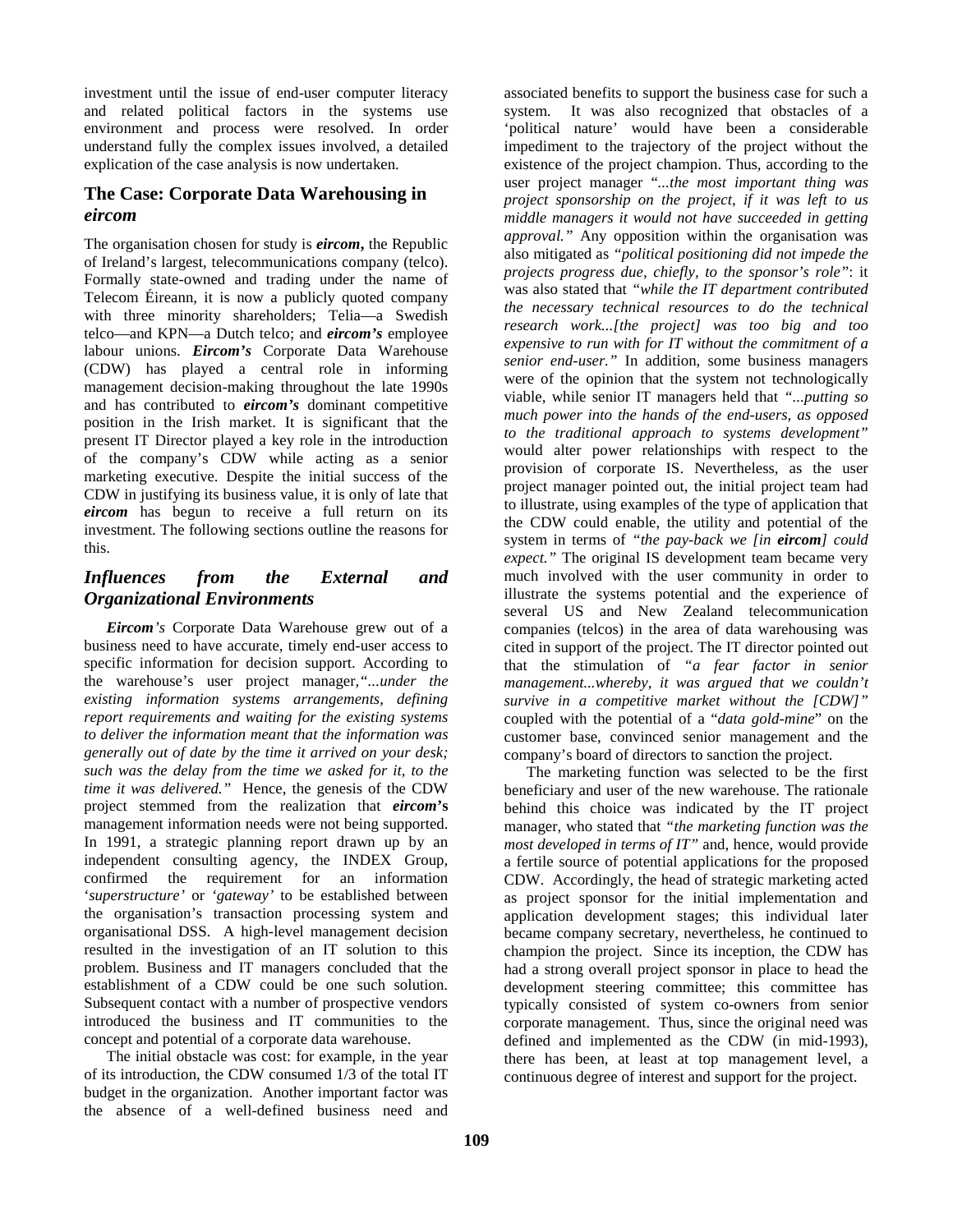#### *The Effect of Policies in Organizational and User Environments on the Development Process*

A 'Sponsorship Model' for application development was adopted in order to provide a mechanism for the managerial levels below top management to become involved with, and participate in, the development of applications to extract data for decision and product support activities. This type of participative structure at managerial level helped developers *"ensure that the users [were] aware of the various development issues involved in application development."* Accordingly, the IT project manager maintained that *"change management is something the business owner(s) of CDW applications have to be conscious of all the time...they must be aware of what the impact of systems development will be, and they need to address the issues that need to be resolved if the systems are to implemented."* Business managers were therefore encouraged to sponsor business applications for their area. Nevertheless, while the business community became actively involved, a user representative on the CDW project team claimed that there were flaws in the way the model was applied on the business side. He argued that *"the benefits of the CDW have not been marketed by the business owners to the wider business community."* This was said to have negatively influenced the attitudes of business end-users toward the applications provided to support them in decision-making. For example*,* user representatives maintained that *"in quite a number of areas there [were] applications on desks that are not being used."* One factor at work here was said to be the absence of *"a serious commitment"* at business unit level to training end-users and because *"there [was] little effort, or commitment to keeping skilled, trained people in the relevant areas."* It is interesting to note that this was considered to be a serious matter within the user constituency; nevertheless, some, but not all, developers seemed unperturbed by the situation and appeared to be more concerned with the technical feasibility of solutions that with factors that would influence their eventual use. Ultimately, userrepresentatives and developers felt that the on-going success of the CDW would depend on the competencies of business end-users in making appropriate use of the data provided: this was considered to hinge on two factors—(a) user understanding of the data required to inform their business activities and (b) computer skills in personal productivity software that would help users analyze the data. However, in 1996, there was a clear paucity of end-user computer skills in relation to decision support productivity tools and the use of existing data warehouse applications: as one user-representative stated, *"it is incredible what is going on in the [business units]...the end-users are just not computer literate."* In the opinion of one of the developers, "*there is no sense in supplying huge chunks of data to users who can't* 

*manipulate it or make sense of it and use it for their benefit.*" In relation to this last point, the IT project manager stated that *"a good application sponsor guarantees success"* in that he/she should ensure that there is an adequate level of computer literacy/expertise among business end-users. However, this level of computer literacy/competency was slow to emerge within *eircom*. It required a major reorientation at all levels of management and the labour unions before the full effects of end-user knowledge and IT competencies were realized in order to tap the potential of the warehouse data.

#### *The Influence of the Development and User Environments on the Development Process*

While the initial phase of the warehouse was effectively project managed, when senior IT staff moved on project management and direction suffered. In 1995, an experienced developer remarked that "*removing good project management and leadership runs the risk of more failures than would otherwise have occurred...there is no project plan for the next month, this point in time is a particular low"* in the life of the project*.* The latter comment reflects the then mood among the majority of team members who felt that the absence of formal project management indicated a lack of interest, by senior IS management, in the project. Nevertheless, other developers were of opinion that *"the CDW [was] a mature project and doesn't need as much attention and a hands off attitude...is OK"* All this led to a situation whereby the user-representatives on the team felt marginalised in terms of full participation and input into the project. Hence, 1995/1996 was a significant watershed in the life of the CDW. What had once seemed a promising technology was now beginning to lose both its luster and direction. However, the appointment of a new IT project manager saw a change in emphasis. This individual argued that no matter how skilled developers were in analysis and design techniques, tools etc., *"it is more and more the case that knowledge of the business area is critical...it is not just a matter of finding out what the users want and modeling their requirements, [developers] must know and appreciate what the business issues are and see things from the business point of view; e.g. why things need to be provided in a particular way or time-frame, and the drawbacks of not being able to deliver to the business what is required and when."* This was an especially important consideration given the then state of end-user knowledge of business-related data. True to his philosophy, over the next year or so this individual managed to inject new vigor into his project team and to the trajectory of the project as a whole.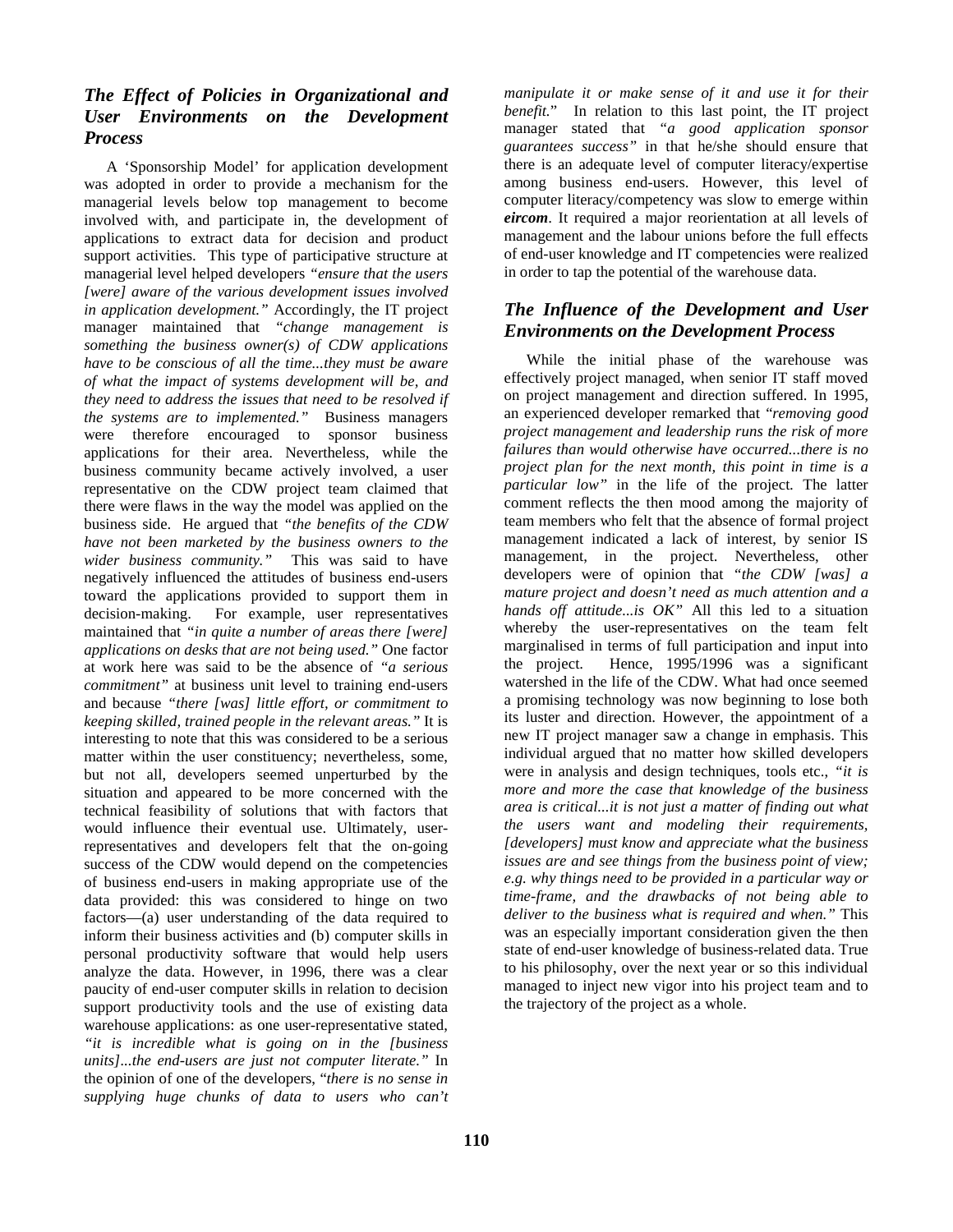#### **User participation in the development process**

In keeping with the organisation's participative policy toward systems development (see Butler and Fitzgerald, 1998), the CDW project has seen a high degree of enduser participation from its inception to the present stage of<br>its development. Active end-user participation Active end-user participation throughout the systems development process was, and still is, perceived as being a critical factor in successful IS development and implementation of applications in *eircom*. In regard to the initial phase of the CDW project, where it was critical that an accurate data model was constructed, one developer commented that *"I didn't have a background in TIS [the user-representatives] were of great help in the modeling process...it was absolutely essential to have users who know what the data meant."*  According to several developers, what has underpinned the successful use of user-representatives since then has been the use of *"an iterative development approach with prototyping, this has improved analyst/user communication and analysts' knowledge of the business."*

## **Enabling End-users Understand the Data Content of the Warehouse**

Both developers and user representatives were of the opinion that end-users perceived the CDW as being the source of limitless information on business operations. This had the potential to generate false expectations by users and lead to unrealistic informational demands on the warehouse in terms of user information for decision support. Comments made by one user representative broadly reflect the views of other team members viz. *"there is a lot of confusion out there about what the CDW should do...there are huge gaps in peoples knowledge of the core systems, TIS and TIMS, people don't understand the data, therefore, there isn't much point in throwing applications at them."* According to an analyst on the team, this situation has resulted in *"applications being requested, delivered, and not used"*. One user representative stated that line managers *"called on senior business management to support the development of suboptimal applications."* Developers and user representatives felt that constructing applications under these circumstances was a waste of their time and effort*.*  Therefore, it could be said that blame for the unsuccessful development of *"sub-optimal"* or *"unused applications"* did not lie with either developer or user representative, rather fault was attributed to end-user ignorance of the business data used for decision making and to the aforementioned problem of computer literacy.

#### *Managing the Use Environment and Transforming the Use Process*

Many of the changes in the use environment and process that took place between 1996 and 1999 reflected a change in commitment by management and staff brought about by the IT-enabled transformation of the company (see Butler and Fitzgerald, 1998). For example, the socalled Joint Strategic Consultative Process involved highlevel partnership between unions and company management on all matters. This participative forum presided over the IT-enabled company restructuring and downsizing. One of the goals of this strategy was to entice older staff to leave the company. This, it was argued, would allow for the internal promotion and external recruitment of bright, young IT literate staff. Another of the stated aims of this policy was to increase IT competence in all areas the business, particularly in the area of staff computer literacy. This was considered vital in several areas of the company where the absence of a computer literate staff meant the ineffective use of IT and, in particular, of data warehouse applications in the business community. For example, while business functions responsible for technical operations were relatively computer literate, commercial and administrative functions outside of corporate marketing and finance were significantly less so. To help address this situation, the company's in house training centers in Dublin, Cork, and Sligo became involved in a companywide program to build competencies in personal productivity tools such as Microsoft Excel, Access, and Word. This program began in 1996 and culminated in the delivery of training courses that enabled staff to acquire the European Computer Driving License (ECDL) qualification in computer literacy. It was hoped that the widespread use of tools like Access and Excel would help business users interpret the warehouse data with greater effectiveness. In addition, general warehouse applications developed since 1996 were supported by regionally based, specially trained, IT staff who were seconded to facilitate end-user training in the applications and the data underpinning them. Existing user representatives and IT developers continued to educate business users on the data content and structure of the now expanded, and increasingly complex, data warehouse. Thus, the last three years has seen intense activity around raising awareness among the business community on the importance of developing IT-related competencies and building knowledge of the corporate data resource. The consensus among management and staff at the end of 1999 was that this program has been a success; thus, the business goal of maximizing the return on the warehouse investment has finally been achieved.